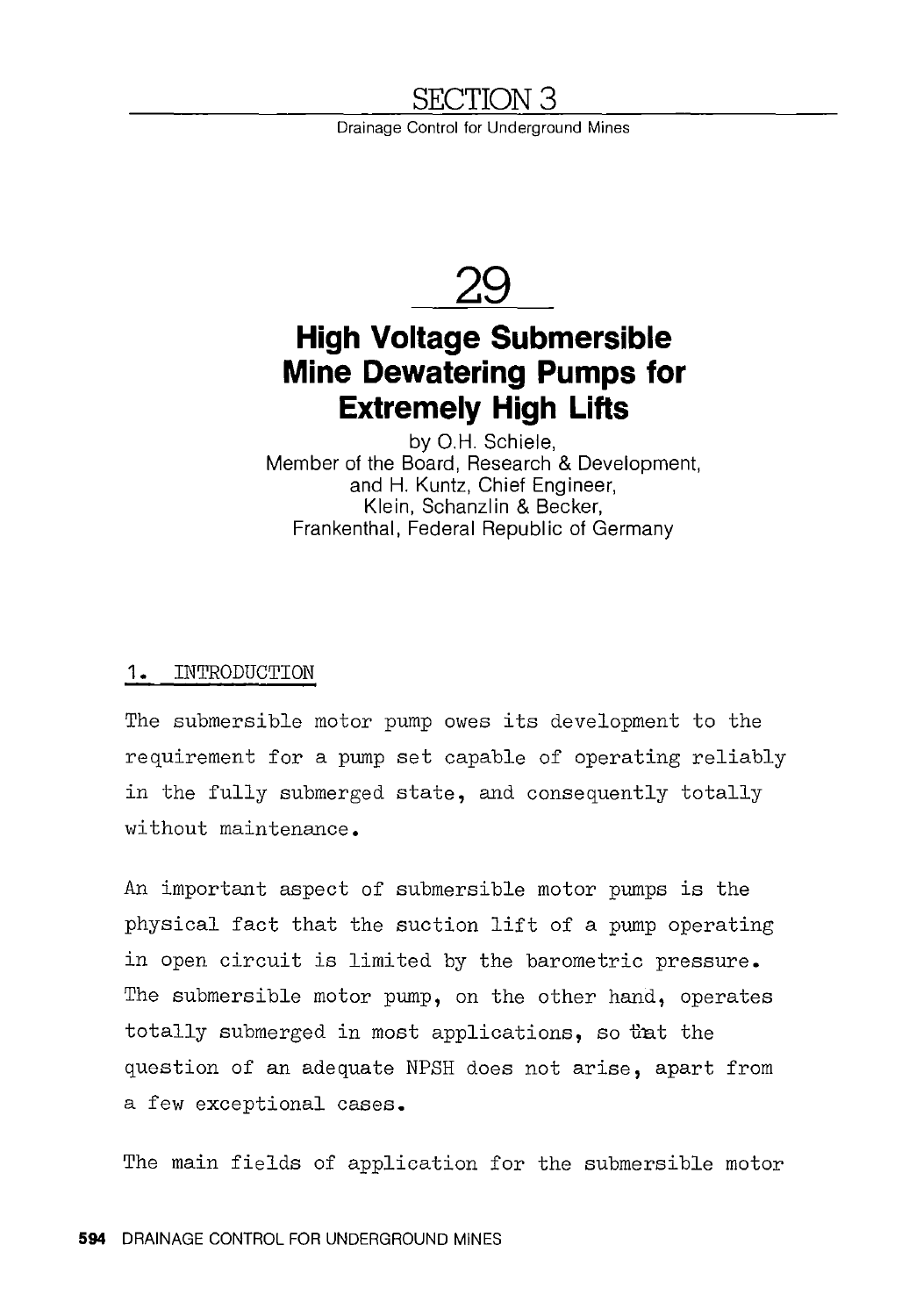#### pump are:

- Groundwater winning from deep wells, and water drainage in mines, civil engineering projects and tunnel construction etc.
- Pumping of hydrocarbons from underground storage caverns
- Used as cooling water, ballast and firefighting pumps on drilling and production platforms

The present paper will confine itself to the application of submersible motor pumps in the mining industry, a field of application which has made an outstanding contribution to the present-day stage of development of these pumps, because of the stringent requirements involved.

#### 2. DESCRIPTION OF DESIGN

#### 2.1 Submersible Pump

The main feature of this pump is its slim shape, which facilitates its installation in narrow and deep boreholes. Figure 1 illustrates two s.m.p.'s in cross-section, with the motor shown in shortened form. Because of the relatively small diameter of the pump, a large number of stages (impellers and diffusers) is usually required to achieve the desired total head.

Total heads in excess of 1000 m (3300 ft) are attainable, and if the pumps are fitted with mixed flow impellers (Figure 1, left-hand side), rates of flow (capacities) in excess of 3000 cu.m /hr. (13200 USGPM) can be achieved.

Most submersible pumps are of the single flow or single entry type, on condition that the axial thrust generated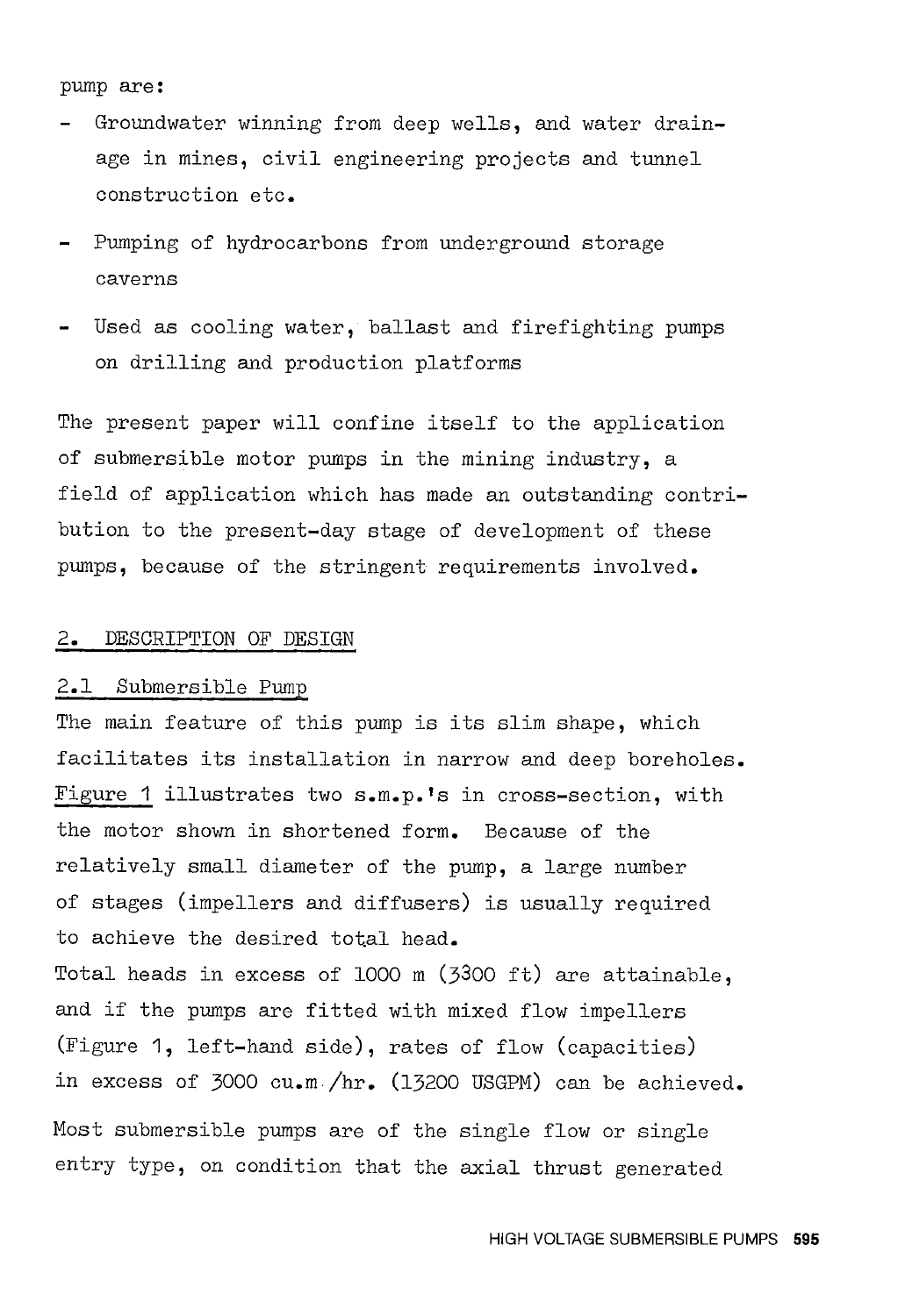



1 Pump shaft 2 Impeller 3 Suction casing 4 Inlet ring 5 Stage casing 6 Discharge casing 7 Adapter piece 8 Non-return valve 9 Bearing bush 10 Bearing bush 11 Bearing bush 12 Casing wear ring 13 Rotor 14 Sleeve coupling 15 Sand guard 16 Thrust bearing disc 17 Thrust bearing housing 16 Thrust bearing 19 Diaphragm 20 Bearing bush 21 Stator 22 Bearing bush 23 Radial seal ring 24 Connecting piece 25 Winding 26 Cable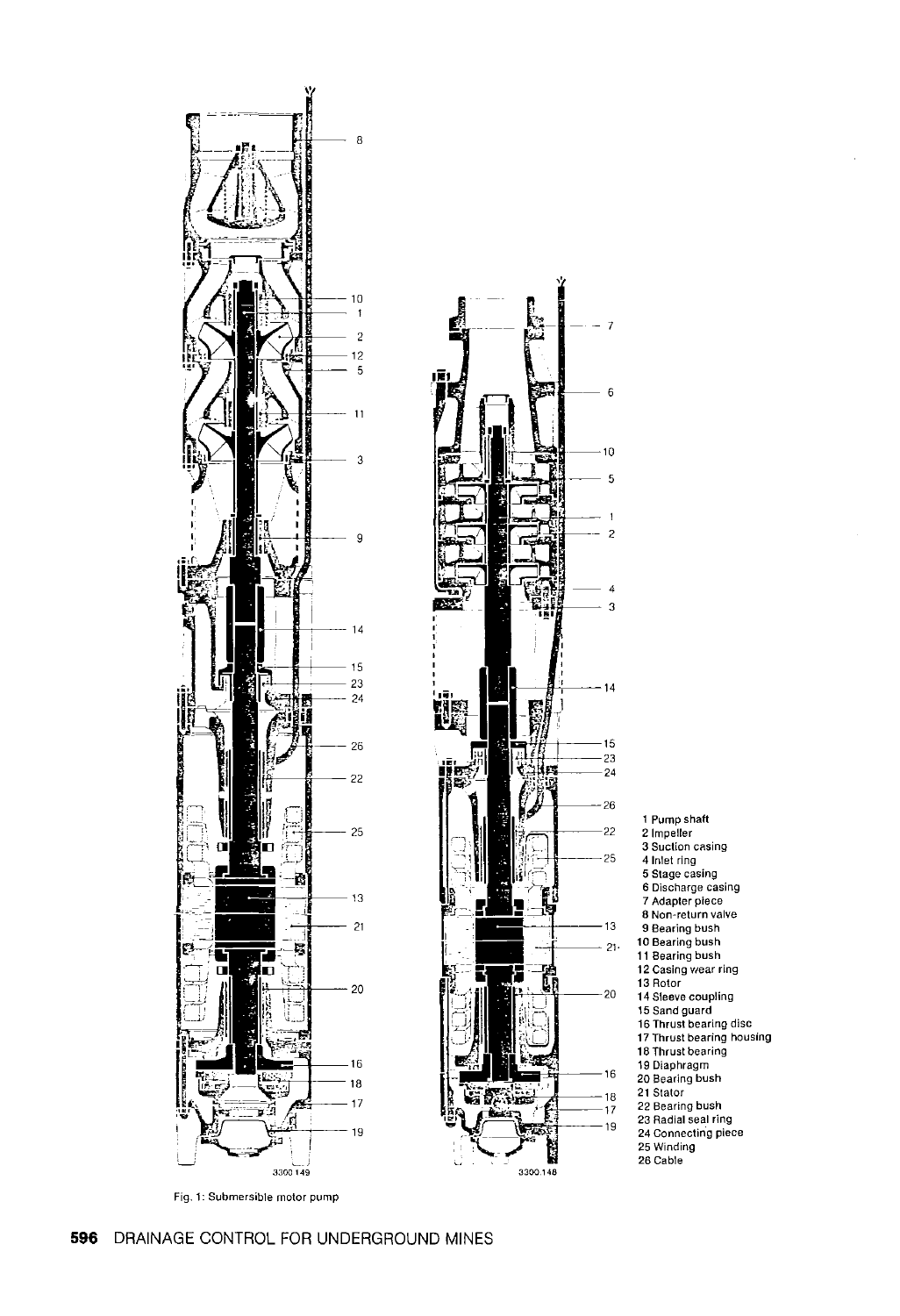is capable of being absorbed by the thrust bearing arranged in the motor.

Figure 2 illustrates a double entry pump with its associated driving motor. The hydraulic axial thrust in this case is balanced almost completely, and the thrust bearing arranged at the lower end of the motor is only required to absorb the rotor weights of the pump and motor.

The radial forces of the pump are absorbed by plain bearings arranged in the suction casing and discharge casing respectively. Because the liquid pumped acts as lubricant, the bearings are designed in such a way that the solid particles entrained with the liquid are prevented as far as possible from penetrating inside the bearings; this is particularly relevant in the case of mining applications. However the ingress of abrasive solid particles into the bearings cannot be entirely prevented, and abrasion-resistant bearing materials have therefore to be adopted. All the throttling clearance gaps through which the fluid flows contribute to the guidance of the shaft. This results in exceptionally quiet running characteristics even in the case of badly worn pumps, because of the multistage design and relatively small impeller diameters of submersible pumps. In addition, the submersible pump has a longer service life than conventional mine drainage pumps.

### 2.2 Submersible Motor

The submersible motor is rigidly coupled to the pump. There have been a large number and variety of developments of this type of motor, but only three of these are of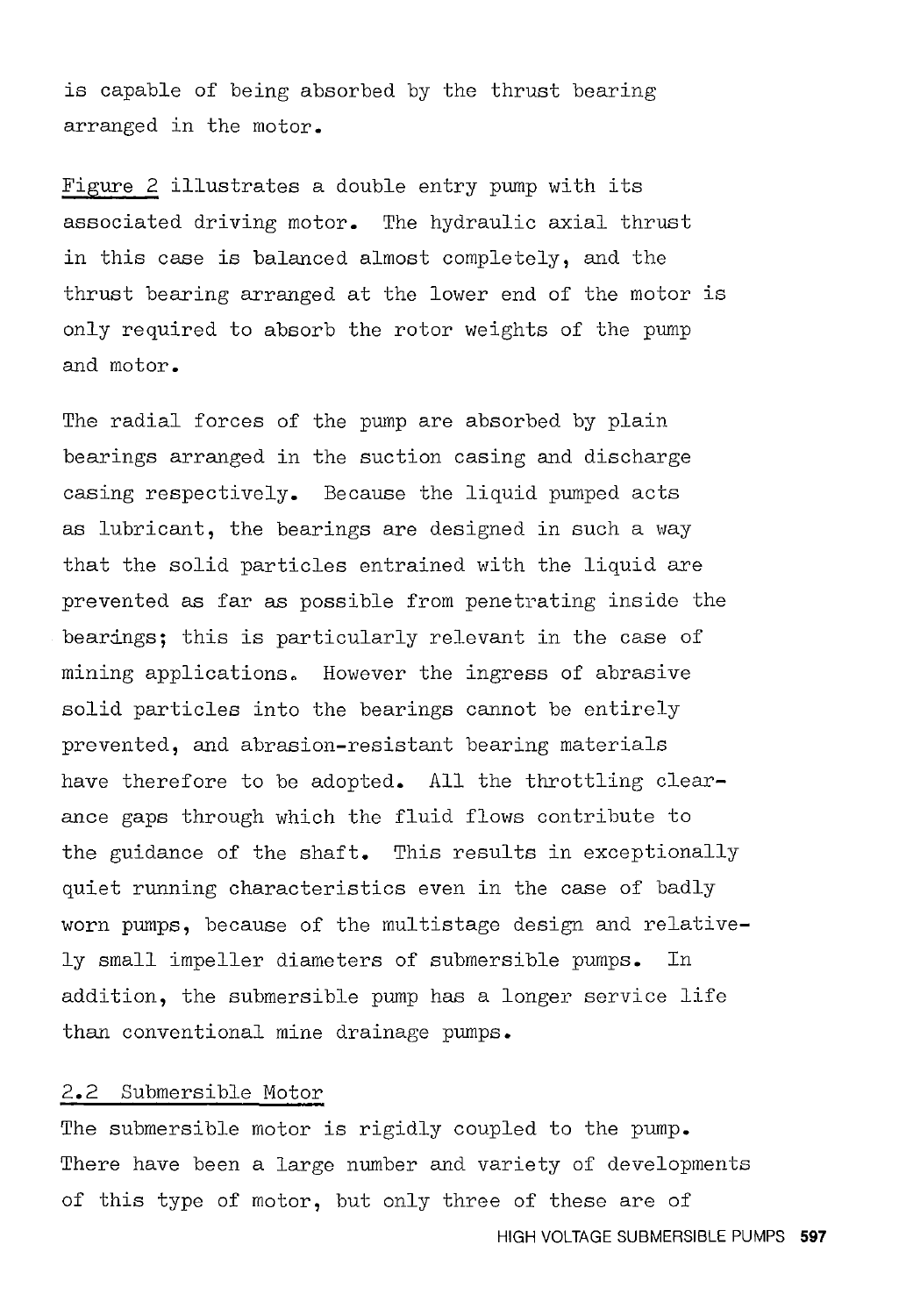

Q = 1500 m<sup>3</sup>/h<br>H = 250 mWC<br>n = 1470 r.p.m.<br>N<sub>M</sub> = 1600 kW U = 6 kV<br>D = 680 mm<br>L<sub>p</sub> = 5,2 m<br>LM = 4,1 m



**598** DRAINAGE CONTROL FOR UNDERGROUND MINES

**Fig. 2: Submersible motor pump**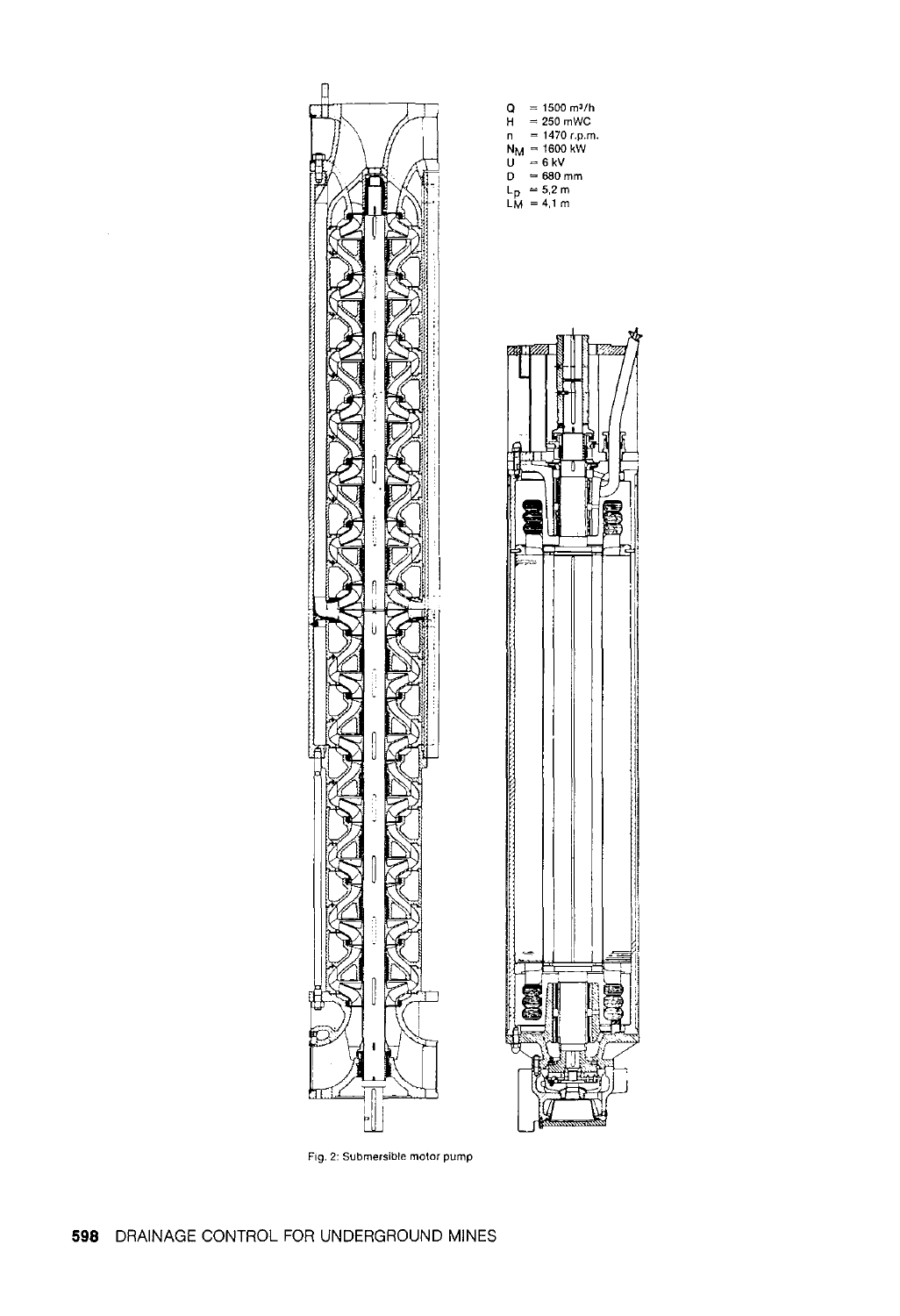real significance:

#### a) the oil-filled motor

This type of motor must be fitted with an absolutely reliable and leak-tight shaft seal. The dissipation of the heat losses and the thermal expansion require special attention and a correspondingly high expenditure, because of the lower thermal conductivity of oil as compared with water. Compared with water, oil has the disadvantage of a higher fluid friction, but on the other hand it permits the adoption of antifriction bearings, in so far as the service life requirements of the bearings allow it. Antifriction bearings are not generally regarded with great favour for mining applications.

b) the semi-wet submersible motor (canned motor) The stator compartment and stator winding of this type of motor are sealed off from the water-filled rotor compartment by a can. In order to improve heat dissipation, the winding space is filled with casting resin poured into it.

This type of motor has an inferior efficiency and is usually adopted only for low ratings up to 30 kW approx.

c) the wet or water-filled motor

Whereas developments in the USA centered mainly around the oil-filled motor, developments in Europe were concentrated on the water-filled motor. This type of motor is completely filled with water, i.e. the winding is immersed in water, and the plain bearings are water-lubricated (Figures 1 and 2). These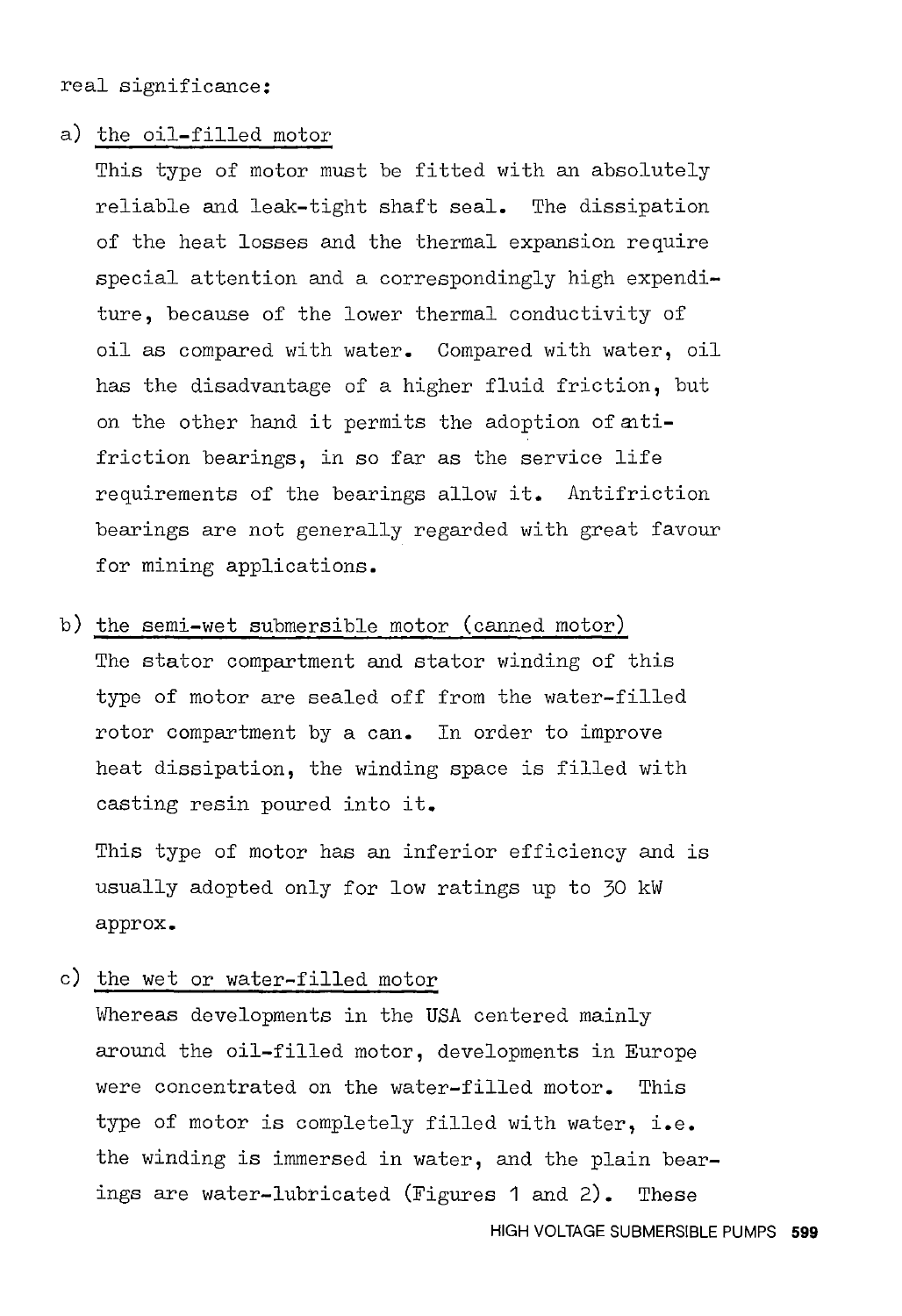water-lubricated bearings have reached such an advanced stage of development that they offer complete and absolute operational reliability and a very long service life even under heavy loadings.

The remarkable increase in output ratings of the waterfilled motor during the past 20 years, and its proven reliability in service point to this type of motor as the most likely solution for the future. Motors with ratings of 1800 kW have now been operating successfully over a period of several years, motors of 24DO kW have been built, and ratings of 3000 kW are in the development stage at the present time. One feature of decisive importance in this development has been the progress made in the field of waterproof and pressure-tight plastic insulating materials for the winding wires. The quality of the plastic materials and the processing technology have improved continuously, with the result that' present-day winding wire insulations are capable of withstanding very high electrical, thermal and mechanical loadings.

The normally selected supply voltage for motor ratings up to 300 kW approx. is low voltage (low tension); for ratings up to 1000 kW, high tension of 3kV is adopted, and for even higher ratings, 6kV.

A 10 kV motor has been operating for the last 5 years without any trouble (see Figure 2).

Basically the design of the water-filled submersible motor does not differ from that of conventional three phase squirrel cage rotor motors, i.e. the construction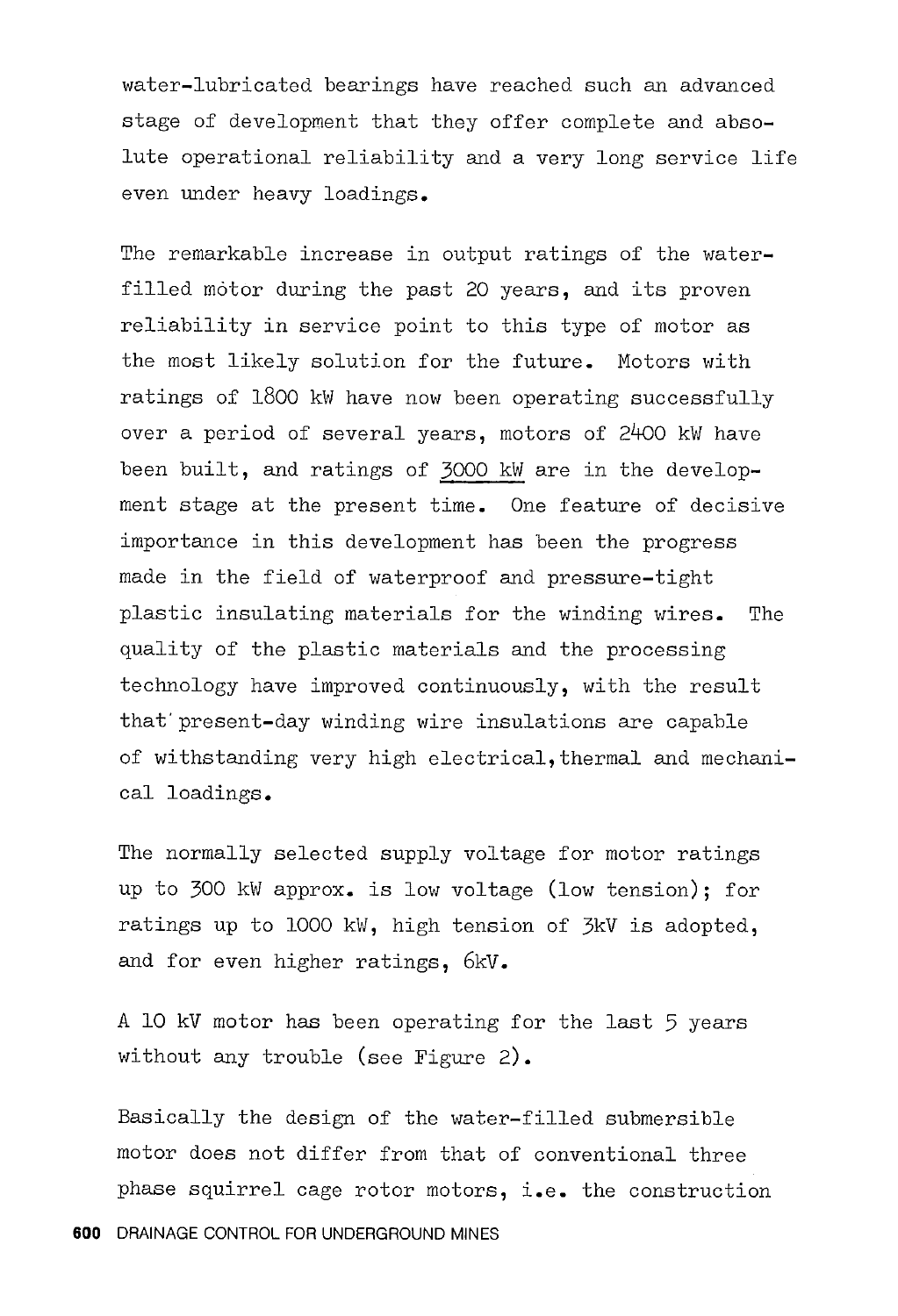is simple and sturdy. The salient points of the design are the slim shape and the fact that the motor is completely filled with water. The following data tabulation relating to a series of submersible motors proves conelusively that high efficiencies are attainable with this type of motor:

| Rated<br>output<br>kW | Voltage<br>V | Length/ $0.D.$<br>mm | 50 Hz<br>Αt<br>Rot.speed<br>$r \cdot p \cdot m$ . | Efficiency<br>% |
|-----------------------|--------------|----------------------|---------------------------------------------------|-----------------|
| 1800                  | 6000         | 4025/680             | 1450                                              | 91              |
| 1600                  | 6000         | 3925/680             | 1450                                              | 91              |
| 1200                  | 6000         | 3425/680             | 1450                                              | 90              |
| 1000                  | 3000         | 3380/614             | 1450                                              | 90              |
| 800                   | 3000         | 2960/614             | 2900                                              | 90              |
| 500                   | 3000         | 2864/450             | 2900                                              | 90              |
| 300                   | 500          | 2470/343             | 2900                                              | 90              |
| 150                   | 380          | 2010/282             | 2900                                              | 88              |
| 100                   | 380          | 1730/361             | 2900                                              | 87              |
| 50                    | 380          | 1490/226             | 2900                                              | 87              |
| 10 <sup>°</sup>       | 380          | 920/180              | 2900                                              | 83              |
| 1                     | 220          | 420/141              | 2900                                              | 70              |

The motor is filled with conventional drinking water shortly before final installation.

The advantages of the water fill are:

- Water is an excellent conductor of heat. Heat dissipation can be improved even further by auxiliary devices such as a special paddle wheel to circulate the water, making it possible to operate the motor at high ambient temperatures if necessary, such as those which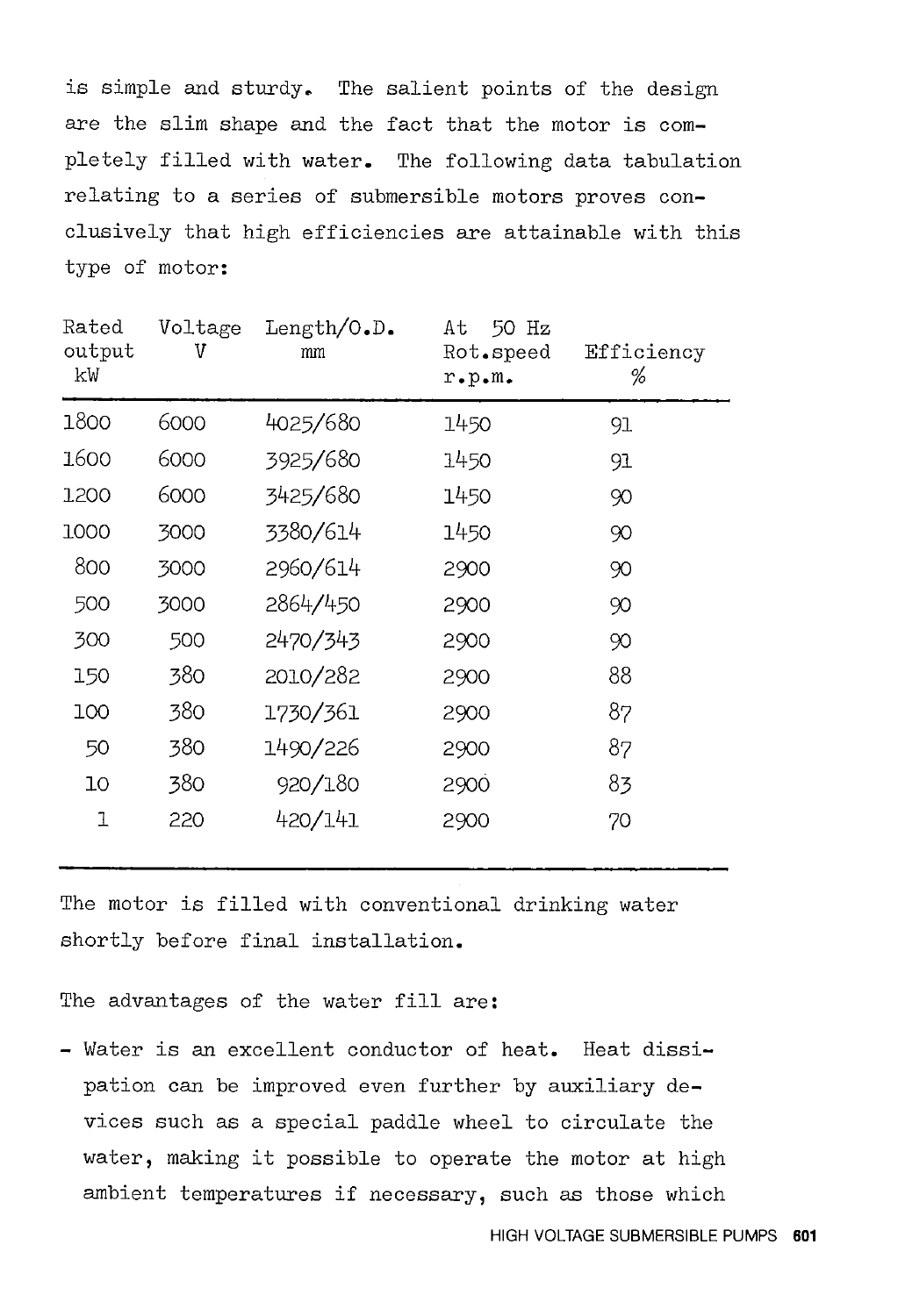frequently occur in mines.

- There is no need for absolute leak-tightness, only for the prevention of an exchange of fluid; should there be a leak, or should a seal fail, the ingress of fluid pumped will not result in failure of the motor.

In order to achieve a long service life, special attention must be paid to the prevention of an exchange of fluid and to protection against the ingress of dirt in submersible motors for mining applications. The adoption of mechanical seals has proved unsatisfactory for a considerable time already, because these seals are very sensitive to sediments which are frequently present in mine waters. It has needed a long and painstaking series of experiments and trials under conditions simulating practical mining applications to arrive at a final solution which functions satisfactorily even under the most arduous operating conditions.

The rotor is guided in two radial bearings. The thrust bearing plate is mounted at the lower end of the rotor shaft, and it rotates against a ring of tilting pads which are stationary in the peripheral direction, but which are otherwise free to tilt in all directions.

Figure 3 shows how the weight per unit of output has decreased over the years from 1950 to 1978. This graph illustrates very clearly the continuous further development and improvement of the submersible motor over the years.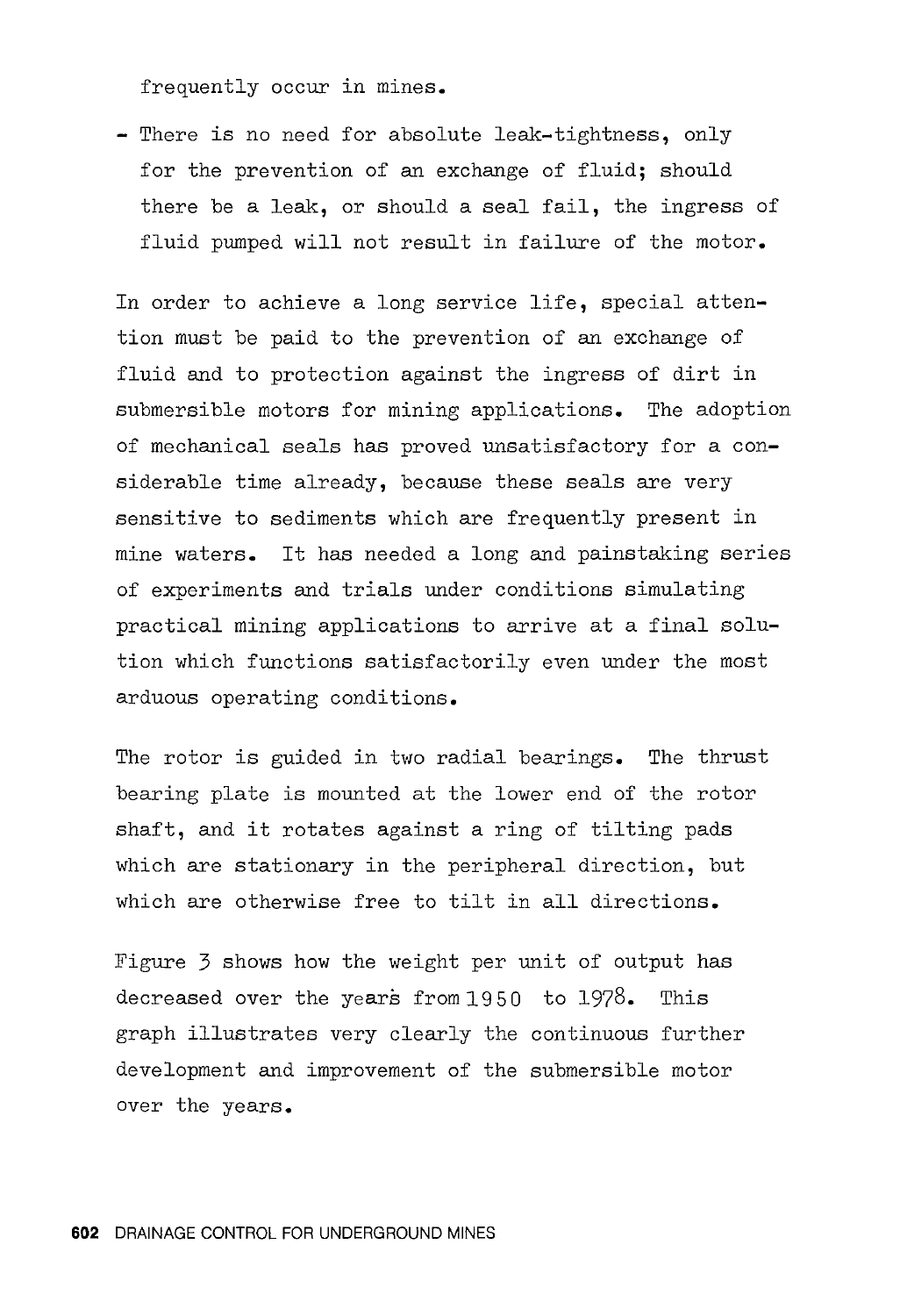

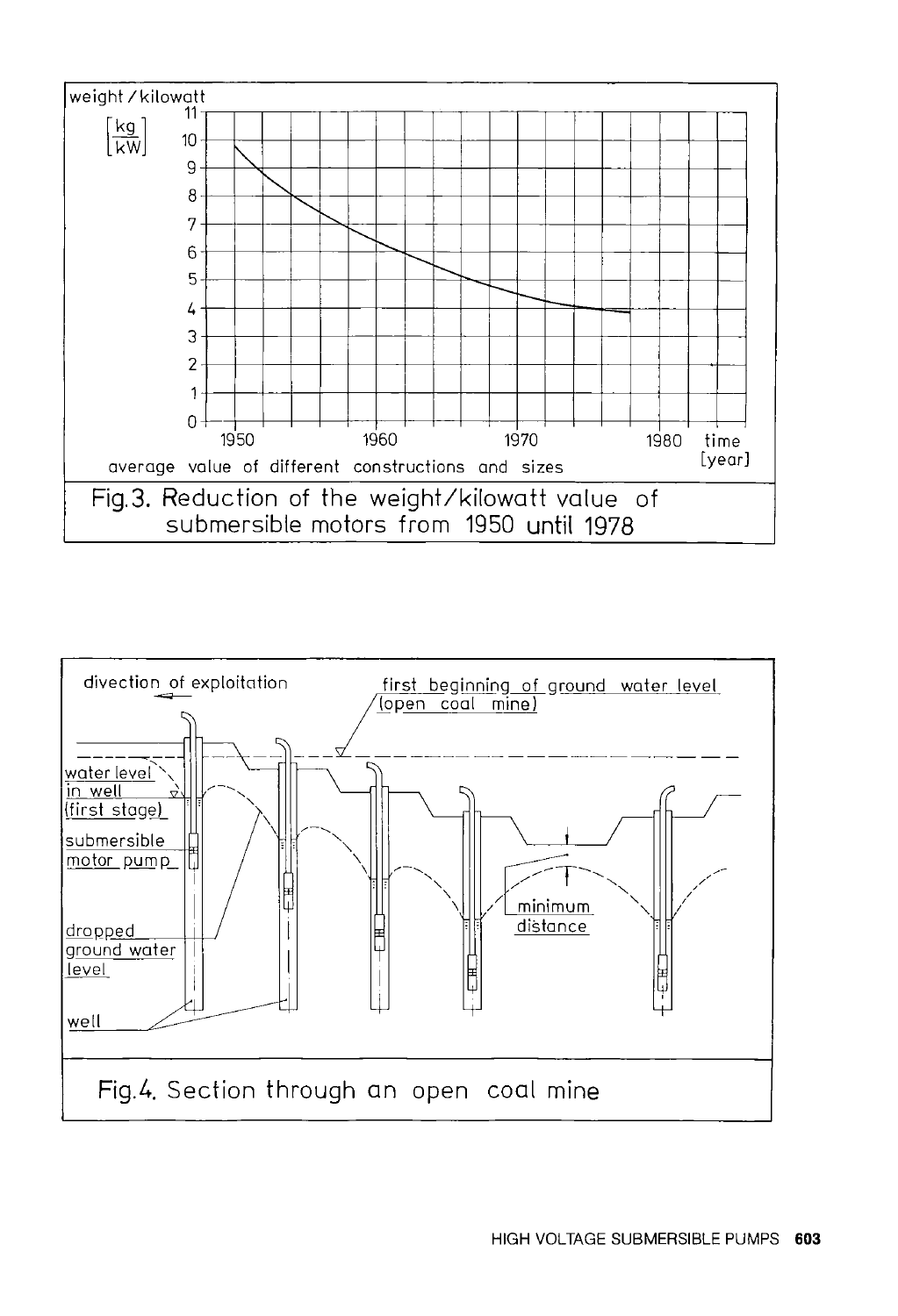#### 3. EXAMPLES OF APPLICATIONS IN THE MINING INDUSTRY

Because water-filled electric motors which operate completely submerged do not require any special explosion proofness (firedamp proofness), the entire range of submersible motors (i.e. the complete range of outputs) used for other purposes is equally suitable for the mining industry in its basic form.

It is only necessary to know the operating data and conditions in each specific application, such as the nature and condition of the medium pumped (temperature, chemical properties, solids content), and the mode of installation and operation (mode of starting, switching frequency (number of stops and starts per hour), and length of downtimes (shutdown periods)).

# 3.1 Opencast Mining, e.g. Brown Coal (Lignite) Opencast Mining

Submersible motor pumps have been used in opencast mining applications for many years now, in the world's largest opencast coal mining operation, the Rhineland soft coal basin near Cologne. Figure 4 illustrates such an opencast mining operation sectionally. The ground water table is indicated diagrammatically, and the purpose of the submersible motor pumps installed below the deepest bed level is to lower this ground water table. At present, some 2500 submersible motor pumps in all, with a combined capacity of over 700 000 USGPM are installed at the Rhineland Soft Coal Mines. These submersible motor pumps are installed in wells with borehole diameters up to  $32$ <sup>"</sup> and at depths down to 1700 ft.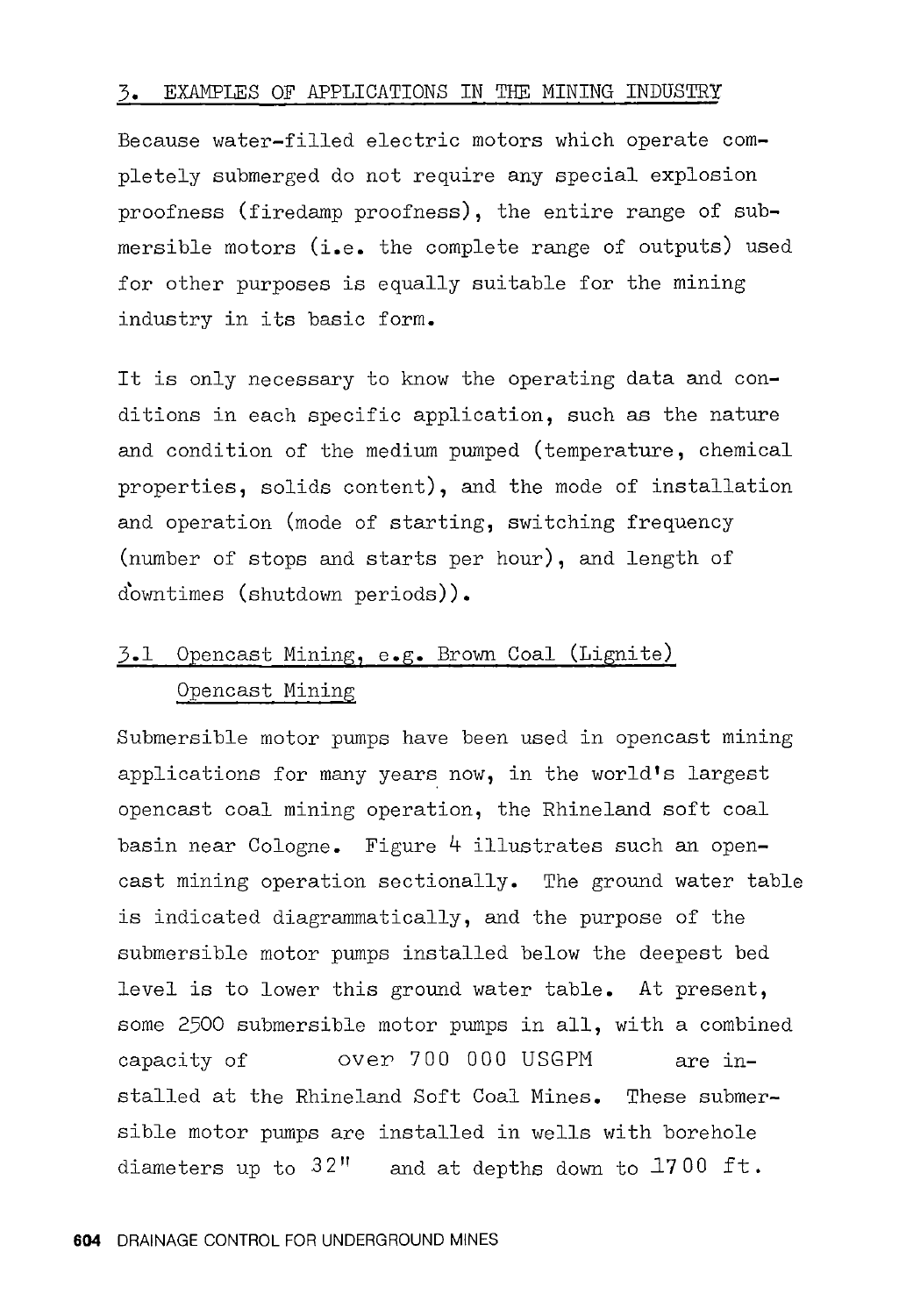Figure 5 illustrates a section through a deep well with a submersible motor pump.

The largest submersible motor pump in this coal field has a rating of 1600 kW. Special attention has been devoted to the problem of abrasive wear, because most deep wells contain sand in the water, to a lesser or greater extent.

Because the hydraulics of a mixed flow pump are characterized by more gradual changes of direction of flow than those of the equivalent radial flow pump, the mixed flow pump will be less prone to abrasive wear and erosion than the equivalent radial flow pump under similar operating conditions.

Figure 6 illustrates the conventional mode of installation in a deep well. As a general rule, a non-return valve is mounted directly above the pump discharge nozzle, to prevent the rising main from running empty every time the pump is switched off. In addition, the reflux of liquid from the rising main would cause the pump to "windmill", i.e. run as a turbine.

Finally the problem of pressure surges (water hammer) which can occur in the rising main when the pump sets are switched on and switched off must be mentioned. Calculations and experimental measurements point to the fact that these pressure surges can present a serious hazard to the safe operation of the pump sets and installation (1). On condition that the necessary data are made available to us, it is a relatively easy matter to ascertain whether pressure surges will in fact occur, and to take suitable preventive measures.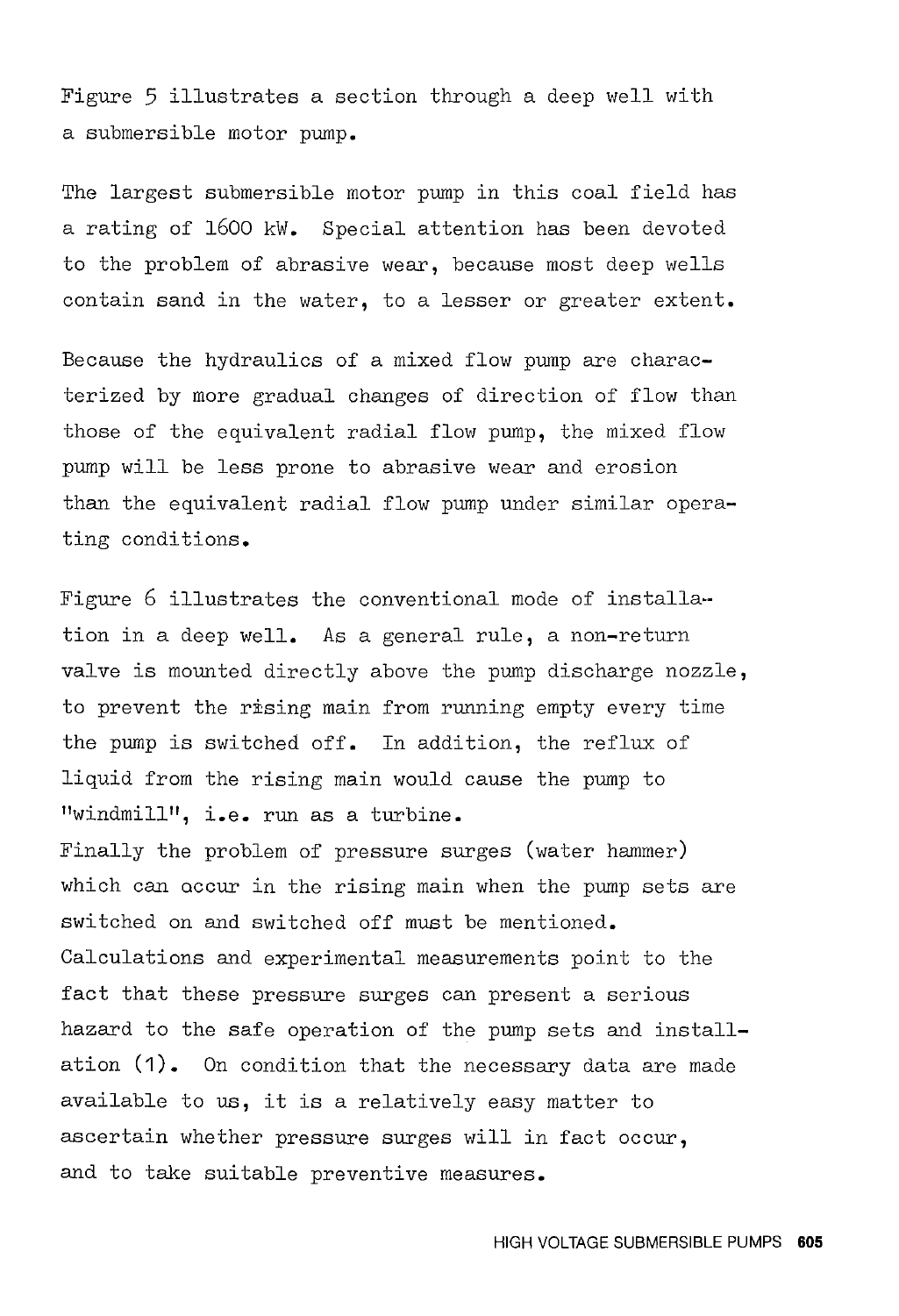



**Fig. 6**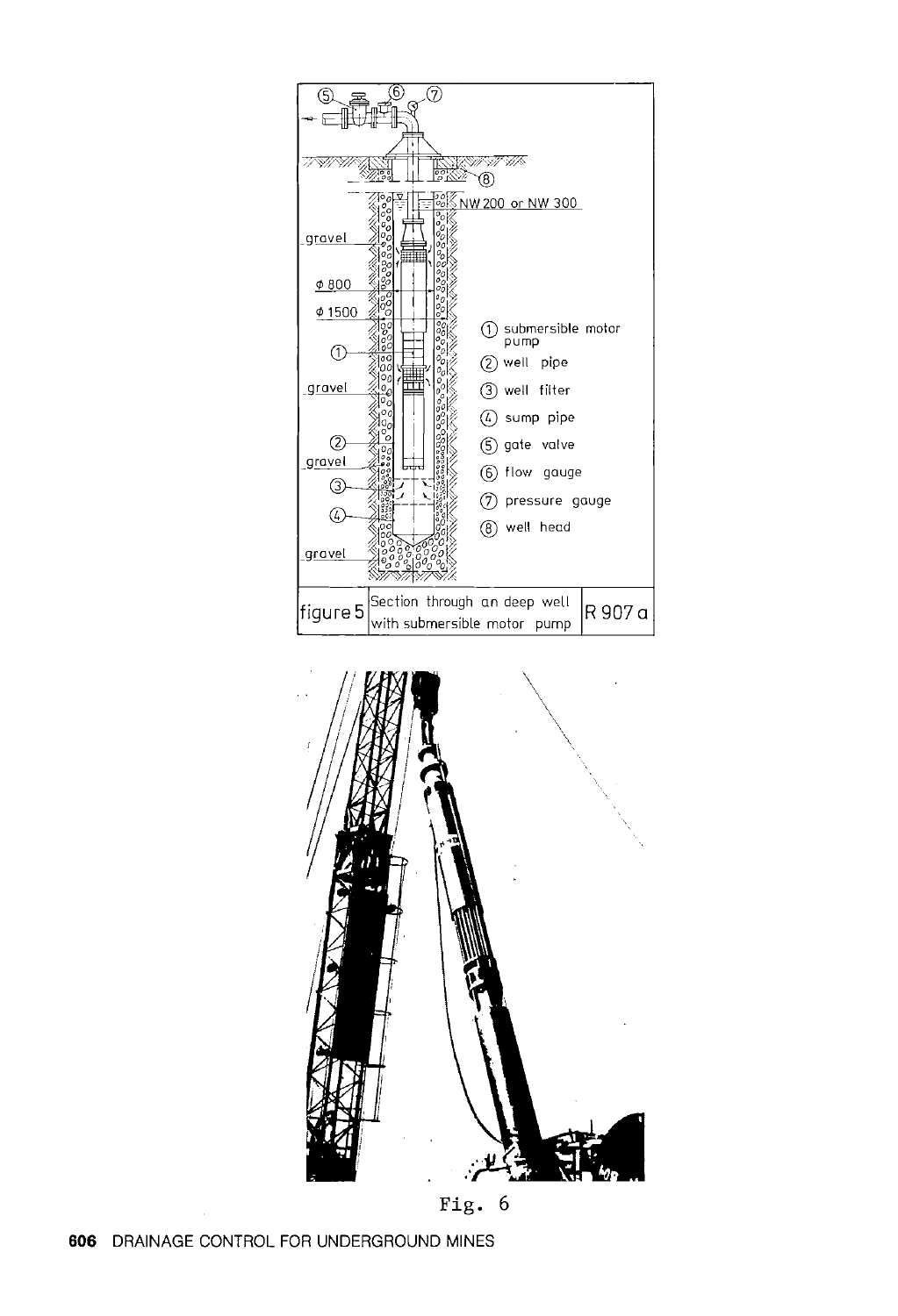#### 3.2 Underground Mining (Hard Coal and Ore Mining)

Submersible motor pumps are installed in collieries and ore mines for drainage duties, i.e. to remove the water which collects in the individual bottoms. The water concerned arises from natural affluxes, and in certain cases from hydraulic stowing operations.

Depending on the depth of the bottom on which the submersible motor pumps are installed, they will pump the water either direct above ground, or from a bottom deeper down to the drainage facility of a bottom situated higher up, whence it is pumped above ground. In most cases, the submersible motor pumps are suspended in a sump on the bottom concerned.

A diagrammatic representation of a mine drainage installation of this type is shown in Figure 7; it has been in operation since 1960. Hartmann and Guillaume (2) have described this installation in detail in a paper, and have demonstrated the submersible motor pump is the most suitable and even essential item of equipment for the automation of the complete installation.

The trend during the last ten years has been towards the direct pumping from the deepest bottom to a level above ground by means of a single pump, which is capable of generating the necessary total head. In the hard coal mines of Germany, this requires total heads of up to 3300ftand driver ratings of up to 1800 kW. In mining circles, a conservative approach and considerations of safety are paramount, and consequently two requirements are imposed in the case of machines with higher ratings: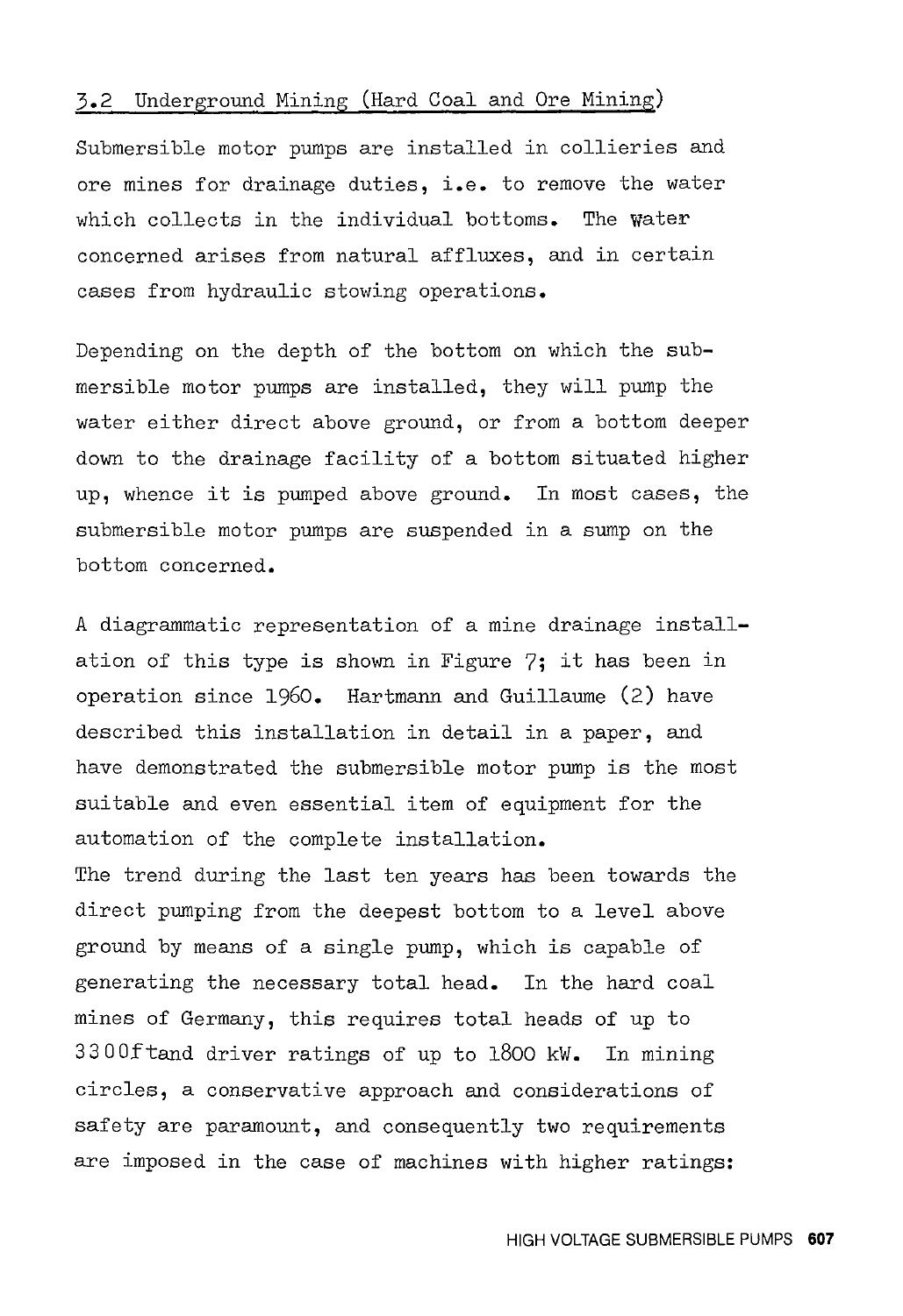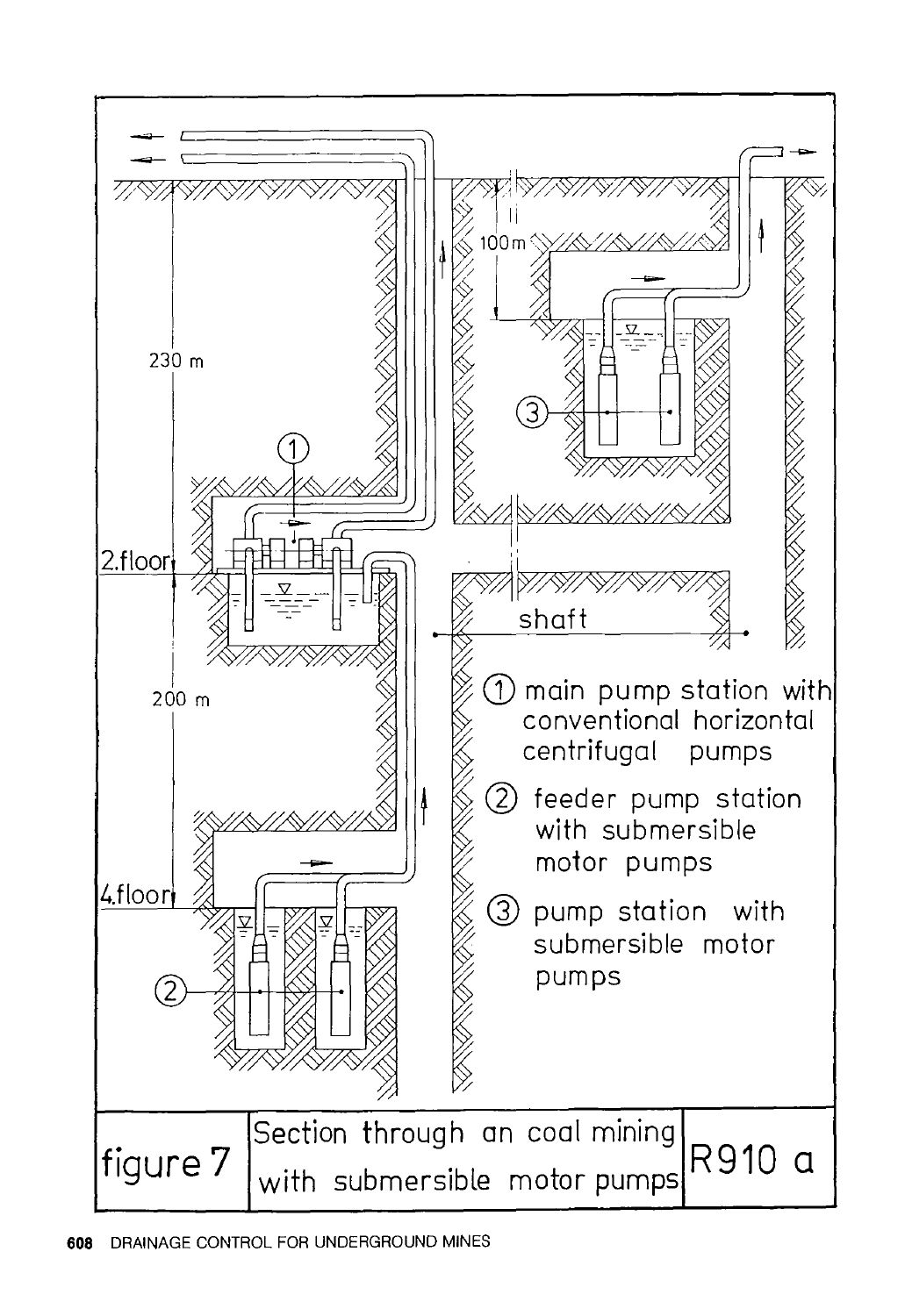**1)** A 4 pole motor, i.e. a rotational speed of 1450 or 1700 r.p.m. respectively

2) A pump of double entry type (double suction design)

Whereas the first of these two requirements will only occasionally meet with any objections from the viewpoint of the pump manufacturer, there can only be one single valid argument in favour of the second requirement, viz.: The balancing of the hydraulic thrust in the eventuality that the thrust bearing is incapable of absorbing the thrust of a single entry pump. Other axial thrust balancing devices not only dissipate power but also lose their effectiveness as a result of abrasive wear, and consequently they can only be adopted in the case of pumped media which do not contain any solid particles. This can never be achieved fully in any mining operation.

The double entry pump design is, howeyer, unsatisfactory in the case of very low rates of flow in relation to the total head. The flow channels become very narrow and the efficiency of the pump deteriorates as a result.

The decision as to whether a two pole or a four pole motor is the better solution cannot be made by the pump manufacturer alone. There is no doubt that a two pole motor pumping set is the more economic solution for pumping water containing only a very small percentage of solids (less than 25 ppm). Pumping sets with two pole driving motors of 600 kW rating have been built and have proved themselves in service.

These pumps are designed for the following operating data: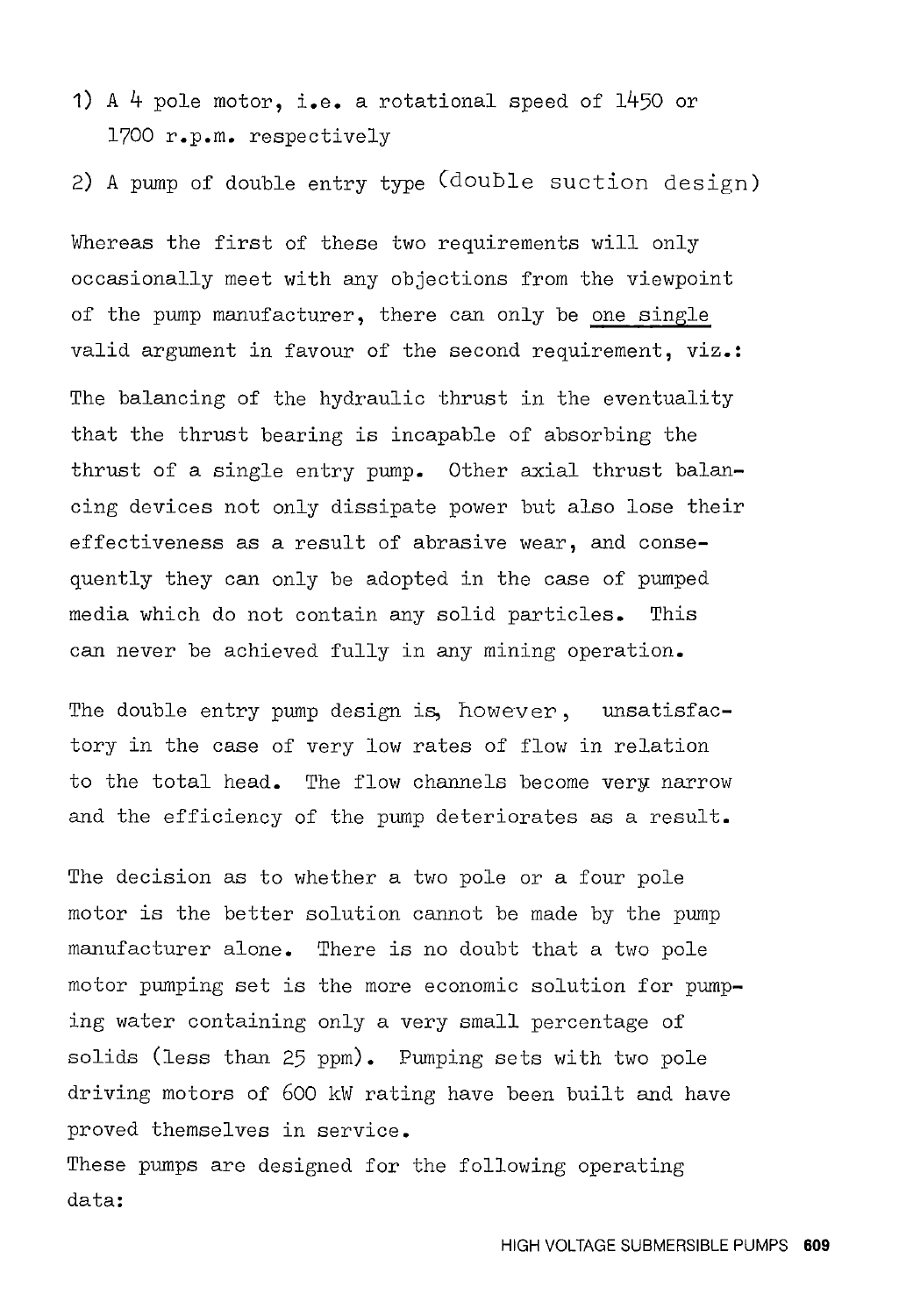# $Q = 300 \text{ cu.m/hr}$  (1320 USGPM)  $H = 450$  m (1476 ft)

### Elevated temperatures of the liquid pumped

Whilst the operating conditions in brown coal open cast mines usually deal with cold water of less than  $25^{\circ}$ C  $(77^{\circ}F)$  handled by the pump, the water pumped out of underground collieries is warm in most cases (40 to  $50^{\circ}$ C, i.e. 105 to  $125^{\circ}$ F). This makes the dissipation of the motor heat losses more difficult, and special measures have to be taken, such as the use of a plastic insulating material for the winding wires resistant to elevated temperatures, and the additional incorporation of a cooling jacket. The cooling jacket stretches from the top edge of the pump inlet body (where it is closed) to the bottom edge of the motor (where it is open); consequently the water aspirated by the pump is forced to enter the pump via the bottom end of the cooling jacket. The water thus pumped is obliged to flow around the outer surface of the motor casing at a predetermined velocity, and carries off the motor heat losses quite satisfactorily. Here again, motor designs which incorporate an auxiliary paddle wheel can be adopted if necessary, to circulate the motor fill water via cooling ducts in countercurrent to the pumped water, in order to improve the cooling action still further.

The protection of the winding against excessive overheating is ensured by means of a so-called thermomonitor embedded in each of the two winding ends of the motor; these monitors automatically switch off the motor via a special control current line (trip line) as soon as a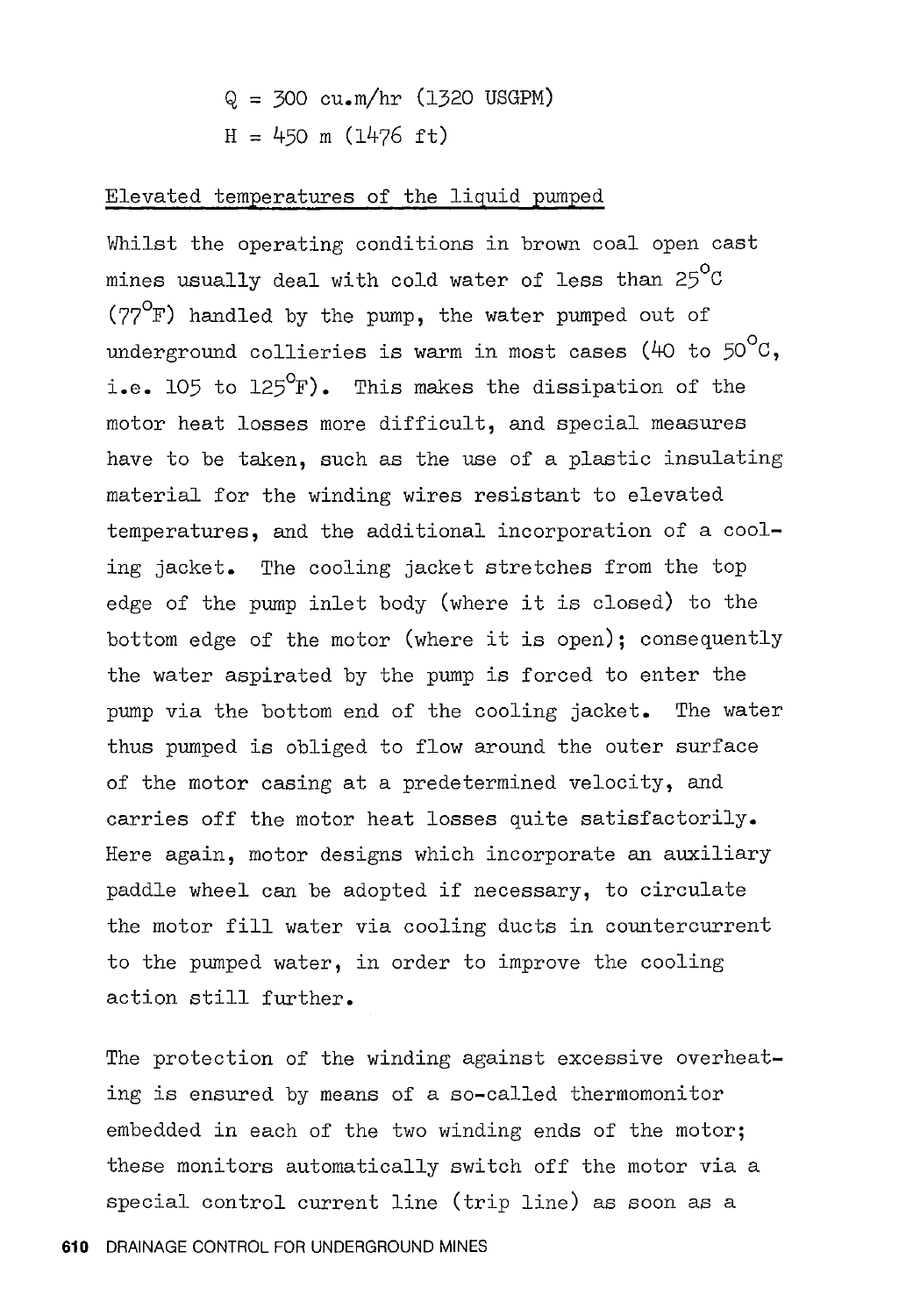given pre-set limit temperature has been attained, which is below the temperature which might damage the winding.

The cooling jacket has the added advantage of preventing the motor casing from becoming caked up with solids (sludge) when the submersible motor pump operates e.g. in a sump. Such a coating of sludge on the motor would impede the efficient dissipation of the motor heat losses. The presence of the cooling jacket, which also acts as a suction jacket, ensures that the solids are entrained by the pump.

Special importance in hard coal underground mining operations is attached to the flameproofing (firedampproofing) of all electrical equipment used underground, and this includes the submersible motor. Thanks to its water fill and to the fact that it operates totally submerged in water, the submersible motor is flameproofed (firedamp-proofed) in ideal fashion. The cable leading out of the motor is led into a pressure-tight, firedampproof and explosion-proof cable junction box. When the submersible motor pump is installed, the power supply cable from the distribution is also connected inside this junction box. The box is then sealed water-tight with a cover. In cases where a second cable is required, a second cable junction box must be provided, and similarly a third box must be provided for the control current cable of the thermomonitor. These cable junction boxes are attached to a special rising main pipe which is connected to the non-return valve on the pump, and which constitutes a component part of the submersible motor pump. The pump execution illustrated in Figure 8 has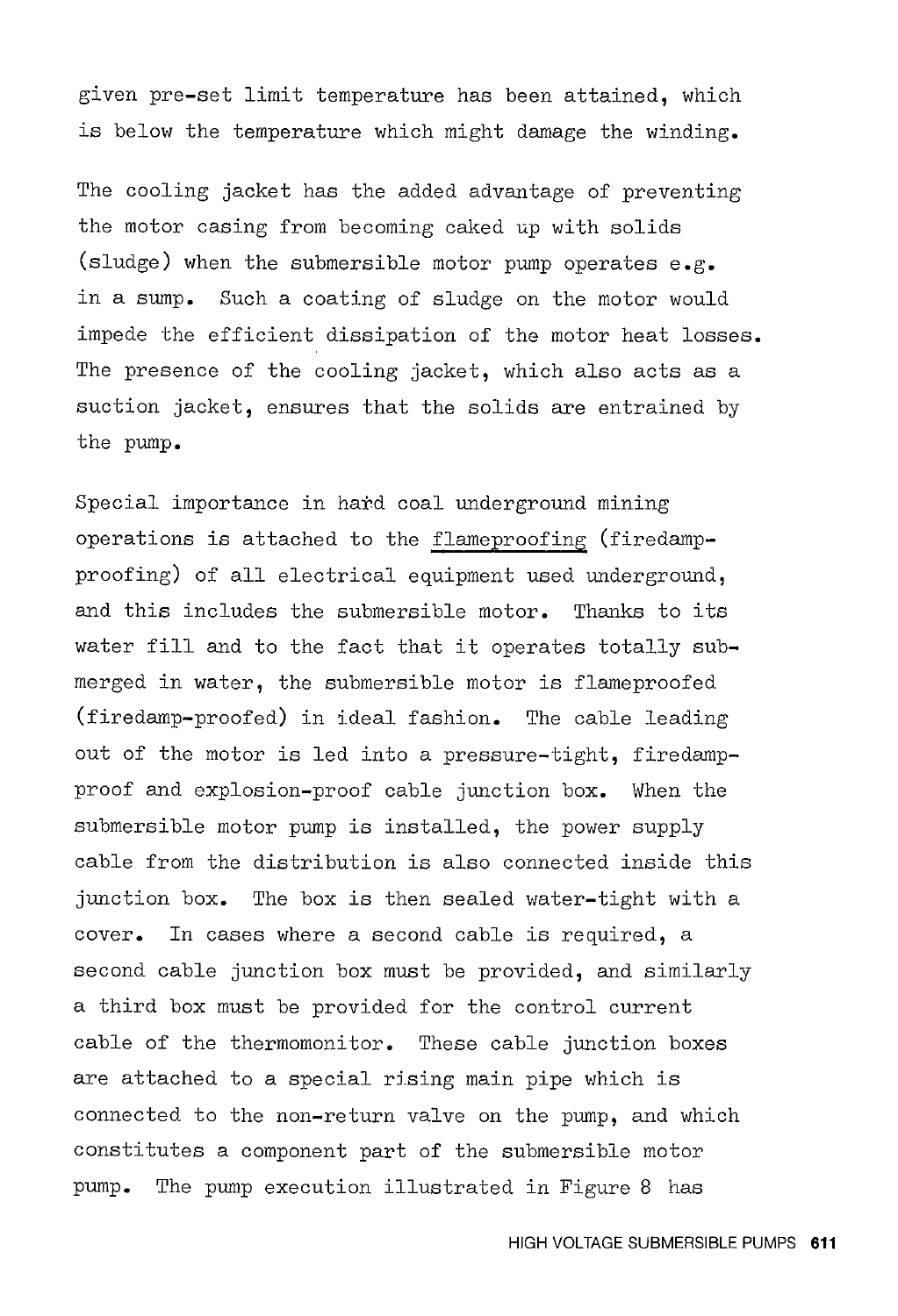



Fig, 8 - cut through a explosion-proof submersible unit, type BRT 4J5/6a <sup>+</sup> sTB 2503

left: right: lower part with motor and pump upper part with cable connection box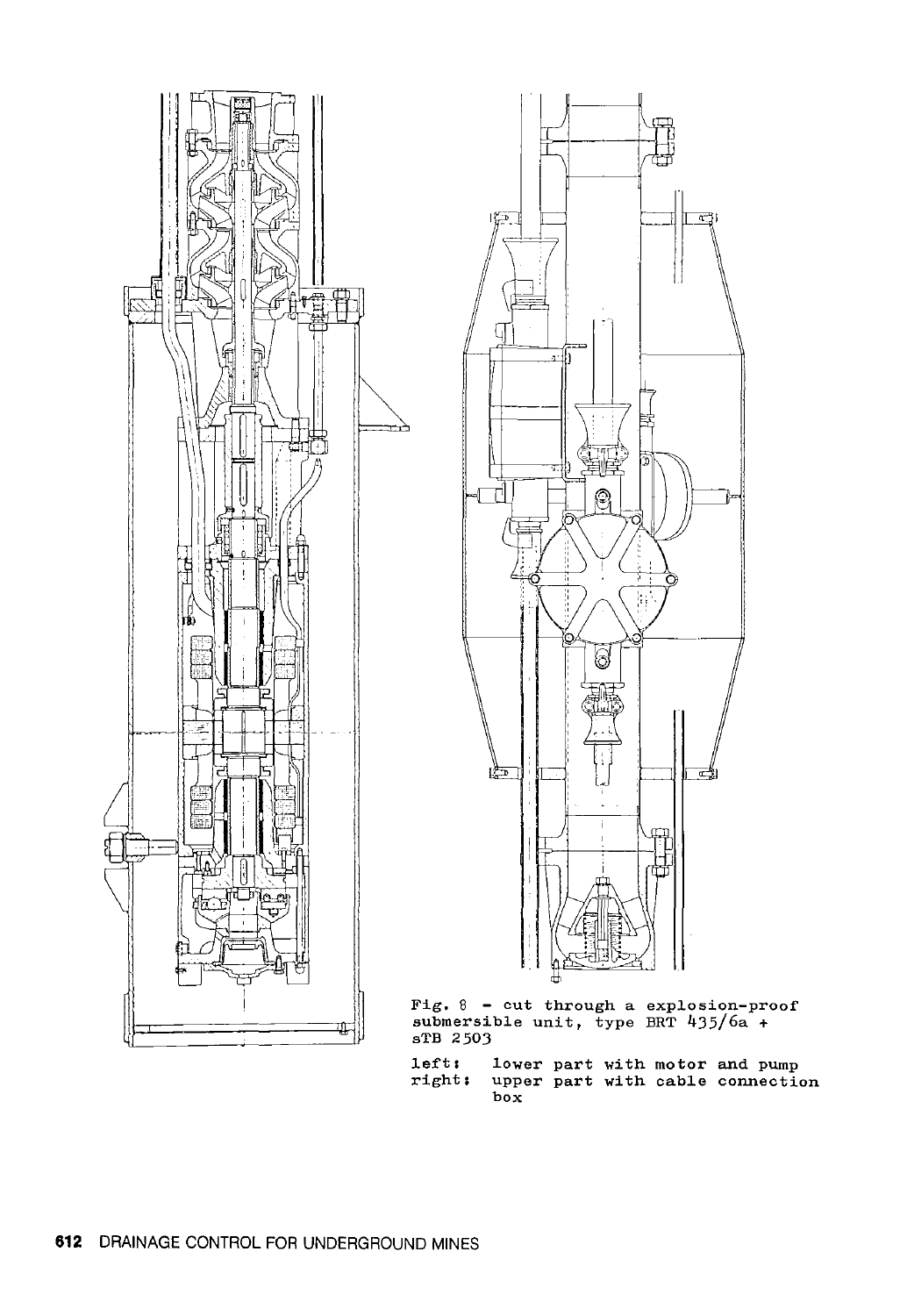been approved as firedamp-proof (flameproof) by the German Bureau of Mines.

A smaller size submersible motor pump of firedamp-proof execution for horizontal installation is illustrated in Figure 9 ; it was developed for the special purpose of roadway (drift) dewatering. Its motor is sealed by means of a metal carbide mechanical seal. It is filled with water and vented via two pipes. The motor is supported in relation to the cooling and suction jacket via a series of setscrews. The jacket is vented at the top through a hole fitted with a screwed plug; it is also fitted with two skids to facilitate transport in the mine, and with two sturdy carrying stirrups. The cable junction box is mounted on the jacket.

An orifice plate is fitted downstream of the non-return valve and upstream of the discharge line, which can be altered or removed completely according to requirements. The submersible motor pump is switched on and off automatically in function of the upper and lower water levels via two electrodes which are adjustable on a rail.

This particular submersible motor pump is a compact and sturdy pumping set, easy to handle in the mine. Its principal data (with the orifice plate removed) are as follows:

| Capacity         | $3.8$ cu.m/hr $(17$ USGPM)  |
|------------------|-----------------------------|
| Total head       | 51 m head of water (167 FT) |
| Pump efficiency  | 60%                         |
| Motor rating     | $1.5 \text{ kW}$            |
| Motor efficiency | 71%                         |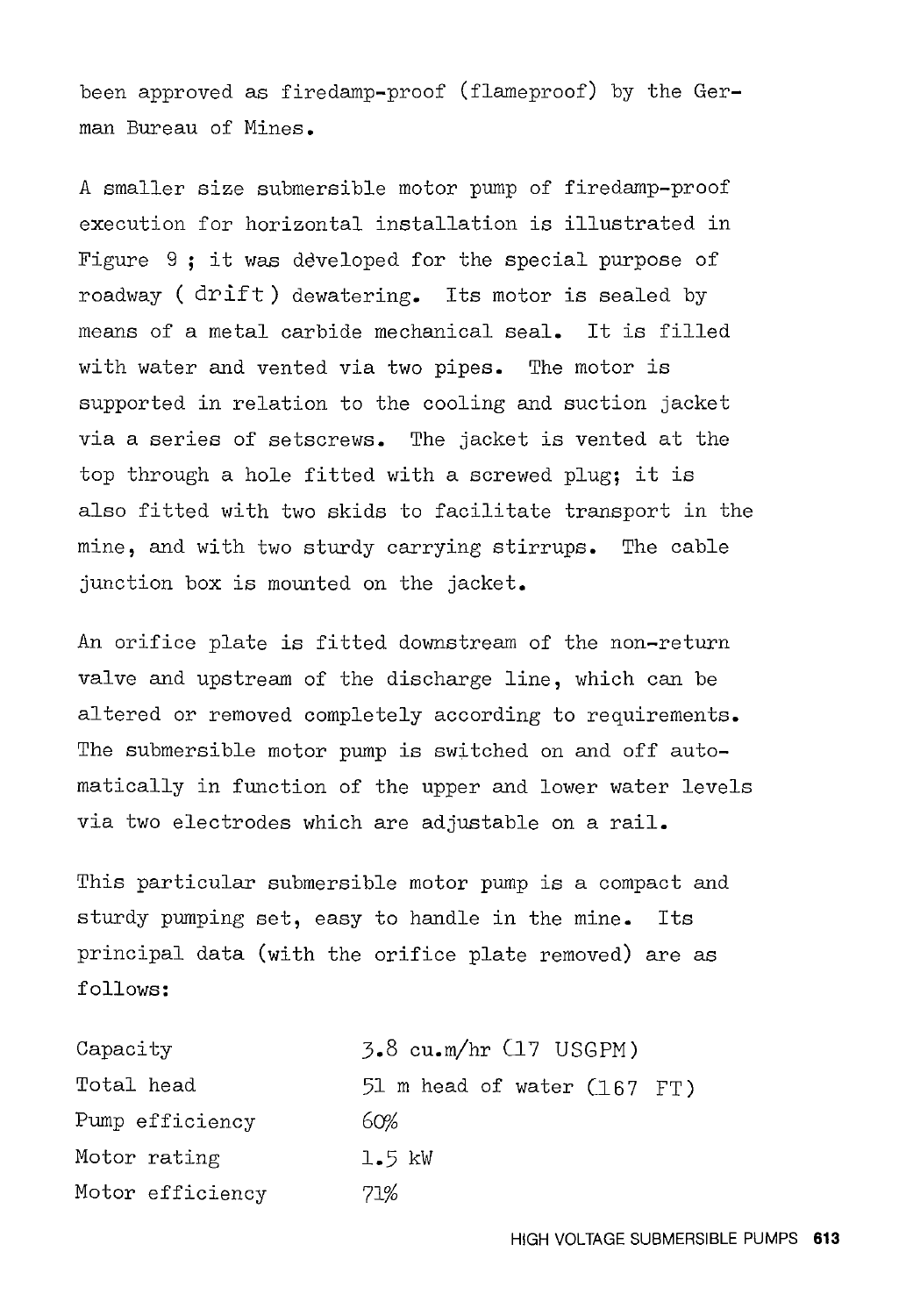

Fig. 9 - cut through a explosion-proof submersible **unit,** type UPD 62/6 + sDF 0203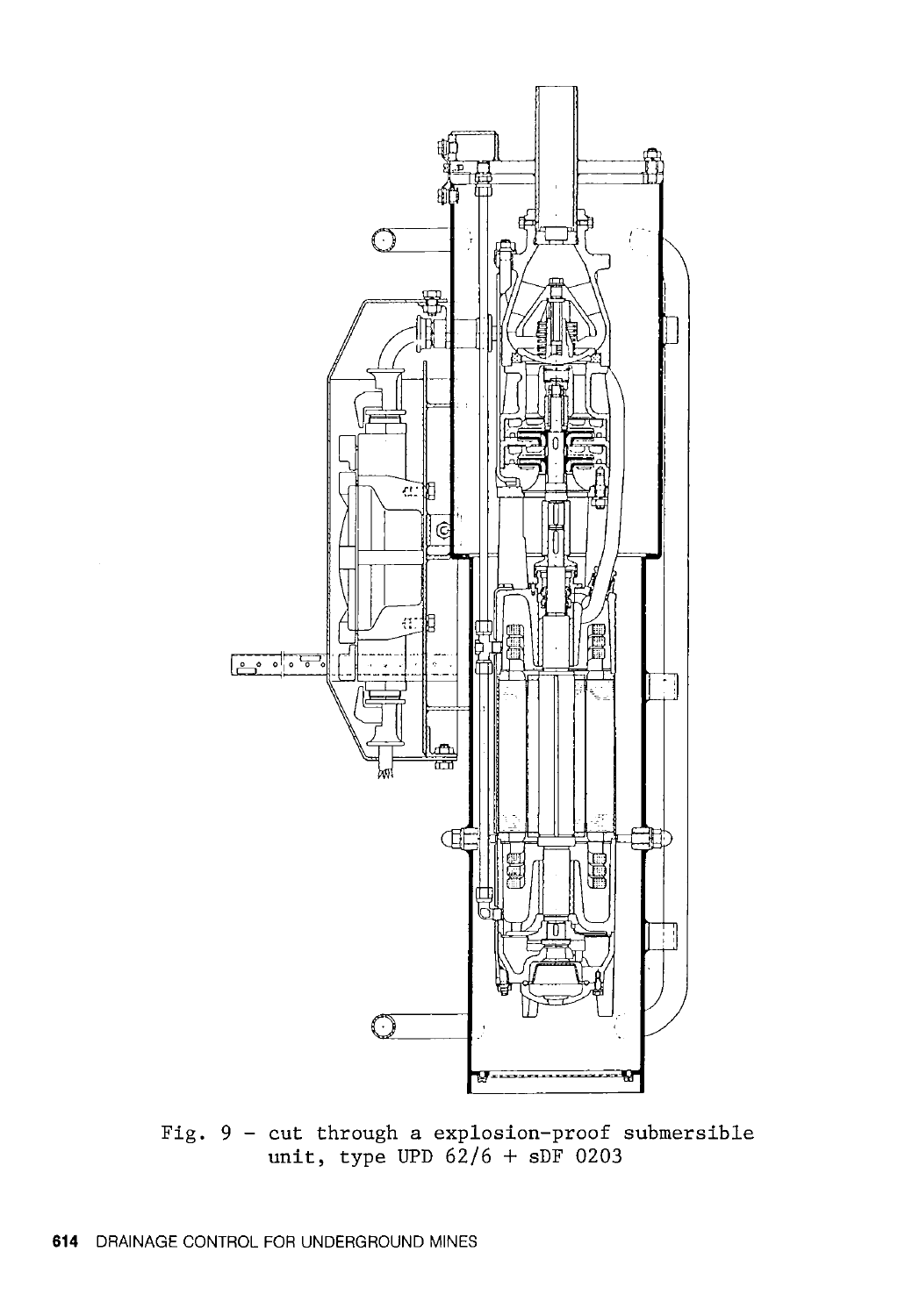Motor speed Operating voltage 2870 r.p.m. 500 v

#### Materials

Reference has been made to the problem of abrasive wear on page  $9$ . This problem can be attacked by the use of specially abrasion-resistant materials, apart from low rotational speeds and various design measures. The chemical quality of the water is another important aspect in the selection of the most suitable materials, and this is of particular importance in mining applications. Because of the great variety of requirements, it is often difficult to say in advance which materials will be the most suitable ones.

Although the pump manufacturer is always anxious to standardize his material executions as far as possible and for every possible individual component, it is clear that the requirements of the mining industry are so diverse that new adaptations and adjustments have constantly to be made.

The "Noridur" and "Norihard" alloys have been specially developed by KSB itself for use in contact with chemically aggressive and abrasive media pumped. Please refer to our special leaflets for details on these alloys.

### Summary

1.) Advantages of submersible motor pumps in comparison with conventional pump designs for mine drainage: